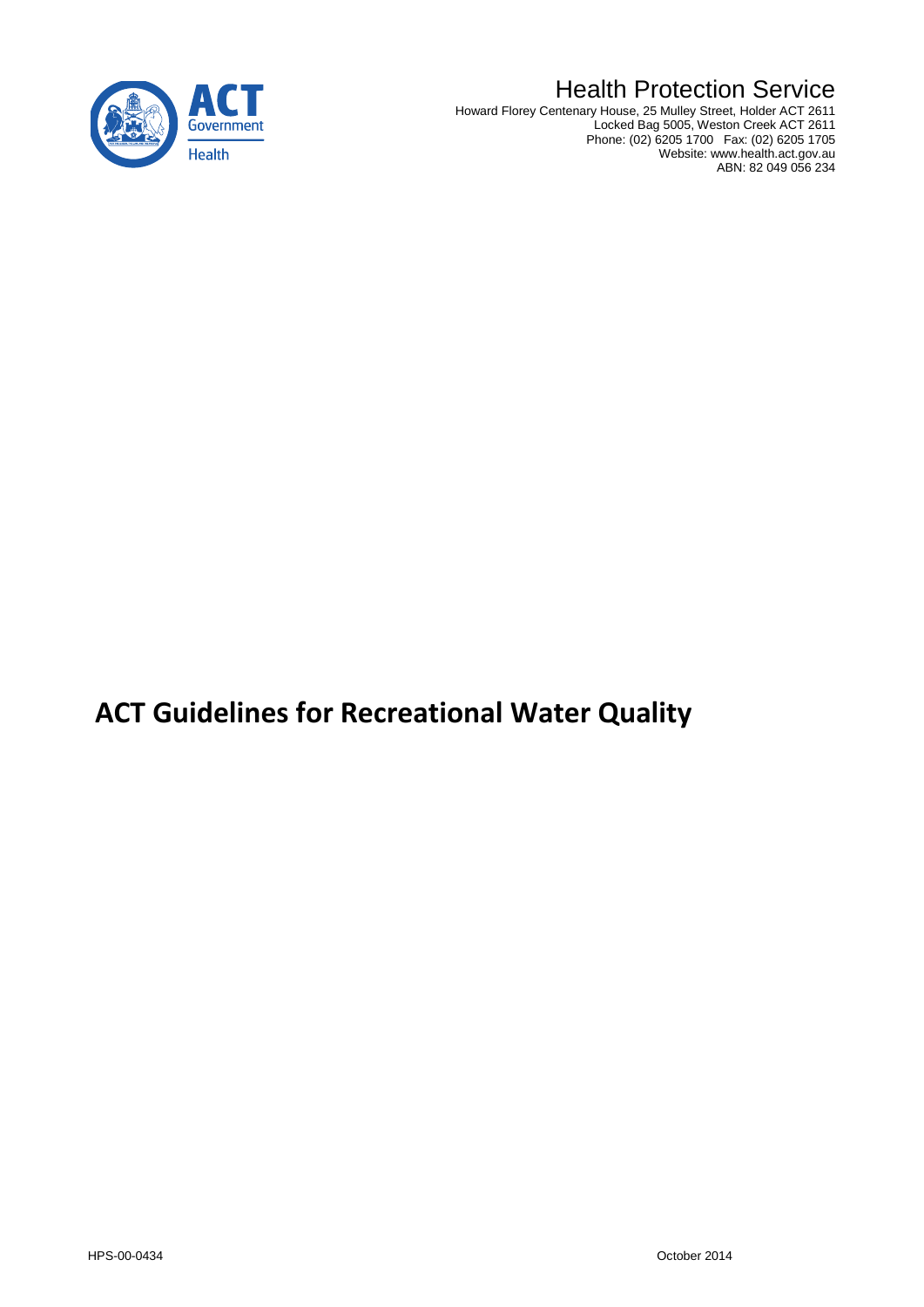| 1            | ACT GUIDELINES FOR RECREATIONAL WATER QUALITY         | $\mathbf{2}$            |  |
|--------------|-------------------------------------------------------|-------------------------|--|
| 1.1          | Introduction                                          | $\mathbf{2}$            |  |
| $1.2$        | <b>Scope</b>                                          | $\overline{2}$          |  |
| 1.3          | <b>Definitions</b>                                    | $\mathbf{2}$            |  |
| $\mathbf{2}$ | <b>BLUE-GREEN ALGAE</b>                               | $\boldsymbol{2}$        |  |
| 2.1          | <b>Exposure</b>                                       | $\mathbf{2}$            |  |
| 2.3          | <b>Potential Toxicity of Blue-Green Algae Species</b> | 4                       |  |
| 2.4          | <b>Biovolume</b>                                      | 4                       |  |
| 2.5          | <b>Inspections and Observations</b>                   | 4                       |  |
| 2.6          | <b>Toxicity Testing</b>                               | 4                       |  |
| 2.7          | <b>Blue-Green Algae Action Plan</b>                   | 5                       |  |
| 2.8          | <b>Decreasing Algal Alert Levels over Time</b>        | 5                       |  |
| 2.9          | <b>Public Health Information</b>                      | 5                       |  |
| 2.10         | Tychonema sp. Action Plan                             | 6                       |  |
| 2.11         | <b>Captain Cook Memorial Jet Action Plan</b>          | $\overline{\mathbf{z}}$ |  |
| 3            | <b>MICROBIAL PATHOGENS</b>                            | $\overline{7}$          |  |
| 3.1          | Health effects associated with faecal pollution       | $\overline{\mathbf{z}}$ |  |
| 3.2          | Indicator organism                                    | 8                       |  |
| 3.3          | <b>Sanitary inspection</b>                            |                         |  |
| 3.4          | <b>Monitoring</b>                                     |                         |  |
| 3.5          | <b>Guidelines</b>                                     |                         |  |
| 3.6          | Reopening after microbiological closure               | 9                       |  |
| 4            | <b>AGENCY RESPONSIBILITIES</b>                        | 9                       |  |
| 4.1          | <b>Advice from the Health Directorate</b>             | 10                      |  |
| 4.2          | <b>Warning signs</b>                                  |                         |  |
| 4.3          | <b>Public relations</b>                               |                         |  |
| 4.4          | <b>Contacts</b>                                       | 10                      |  |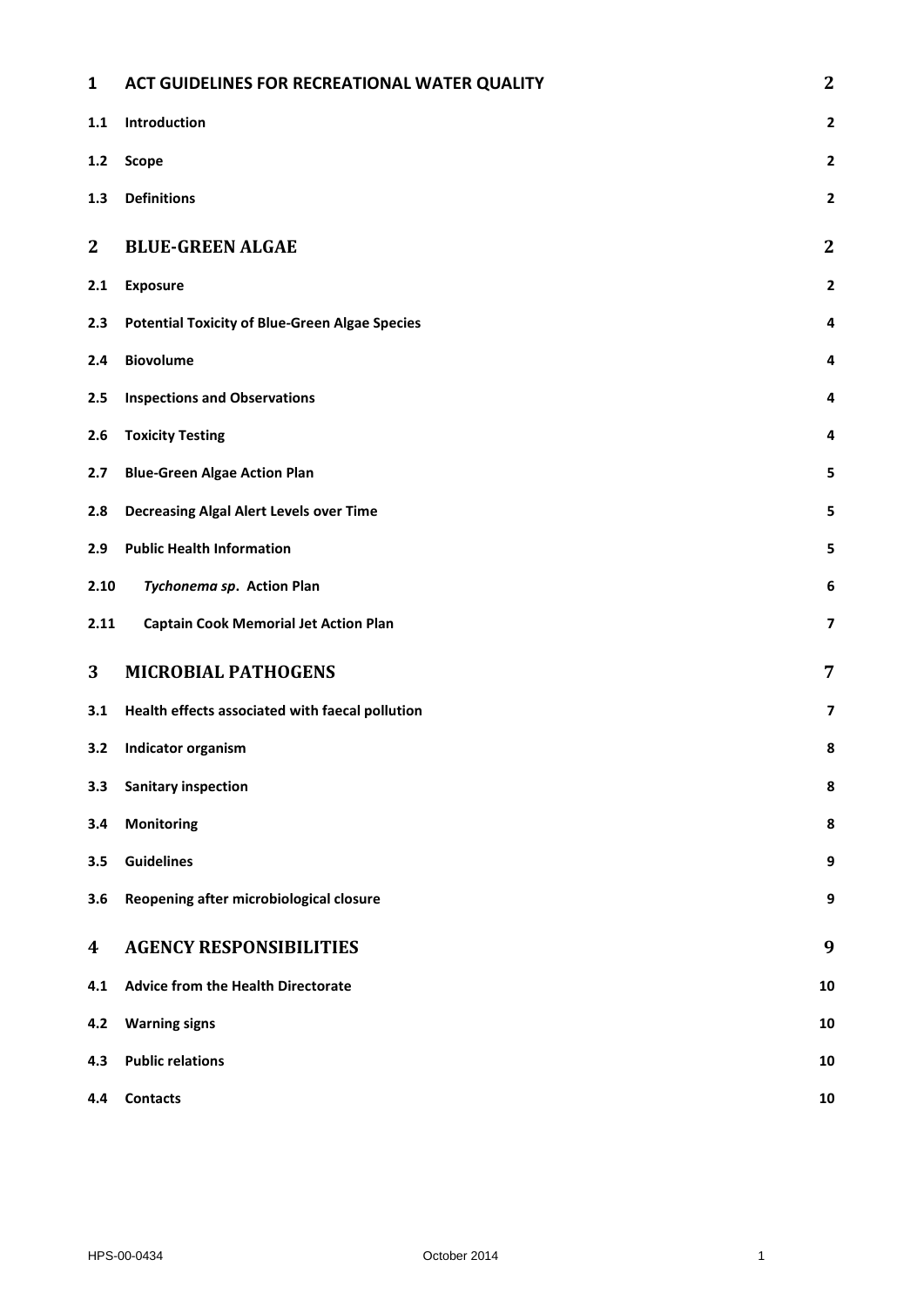# <span id="page-2-0"></span>**ACT Guidelines for Recreational Water Quality**

### <span id="page-2-1"></span>**1.1 Introduction**

The ACT Guidelines for Recreational Water Quality provide a framework for the management of recreational water sites within the ACT. It addresses risks from blue-green algae (cyanobacteria) as well as microbial pathogens.

There are a number of different types of water bodies in the ACT and they support various recreational activities, depending on the characteristic of the water. However there are only three lakes in the ACT that primary contact recreational activities are allowed. They are Lake Burley Griffin, Lake Tuggeranong and Lake Ginninderra.

The ACT Government, Environment Protection Authority (EPA) and Territory and Municipal Services (TAMS), is responsible for the management of Lake Ginninderra, Lake Tuggeranong, Molonglo Reach and the Murrumbidgee River Corridor and the National Capital Authority (NCA) is responsible for the management of Lake Burley Griffin (LBG).

The guidelines only apply to the lakes and river sites where primary contact recreational activities are permitted.

The activities that are suitable for the various water bodies are listed in the Territory Plan and detailed in the "Canberra's Urban Lakes and Ponds Plan of Management" and the "Murrumbidgee River Corridor Plan of Management'.

### <span id="page-2-2"></span>**1.2 Scope**

This guideline is based on the National Health and Medical Research Council's *Guidelines for Managing Risks in Recreational Waters* published in February 2008 and adapted for local conditions.

The assessment of the water quality is based on a preventative risk management approach.

### <span id="page-2-3"></span>**1.3 Definitions**

#### Primary contact recreation

This involves whole-body contact in which the entire body or the face and trunk are frequently immersed or the face is frequently wet by spray, and where it is likely that some water will be swallowed, inhaled, or come into contact with ears, nasal passages, mucous membranes or cuts in the skin (e.g. swimming, diving, waterskiing, windsurfing, white-water canoeing).

#### Secondary contact recreation

This may involve incidental contact in which only the limbs are regularly wet and in which greater contact is unusual (e.g. boating, fishing, canoeing, and rowing). There may be occasional and inadvertent immersion through accidents (e.g. slipping into the water).

# <span id="page-2-4"></span>**2 Blue-Green Algae**

#### <span id="page-2-5"></span>**2.1 Exposure**

There are three potential routes of exposure to blue-green algal toxins:

• direct contact with exposed parts of the body, including sensitive areas such as the ears, eyes, mouth, nose and throat;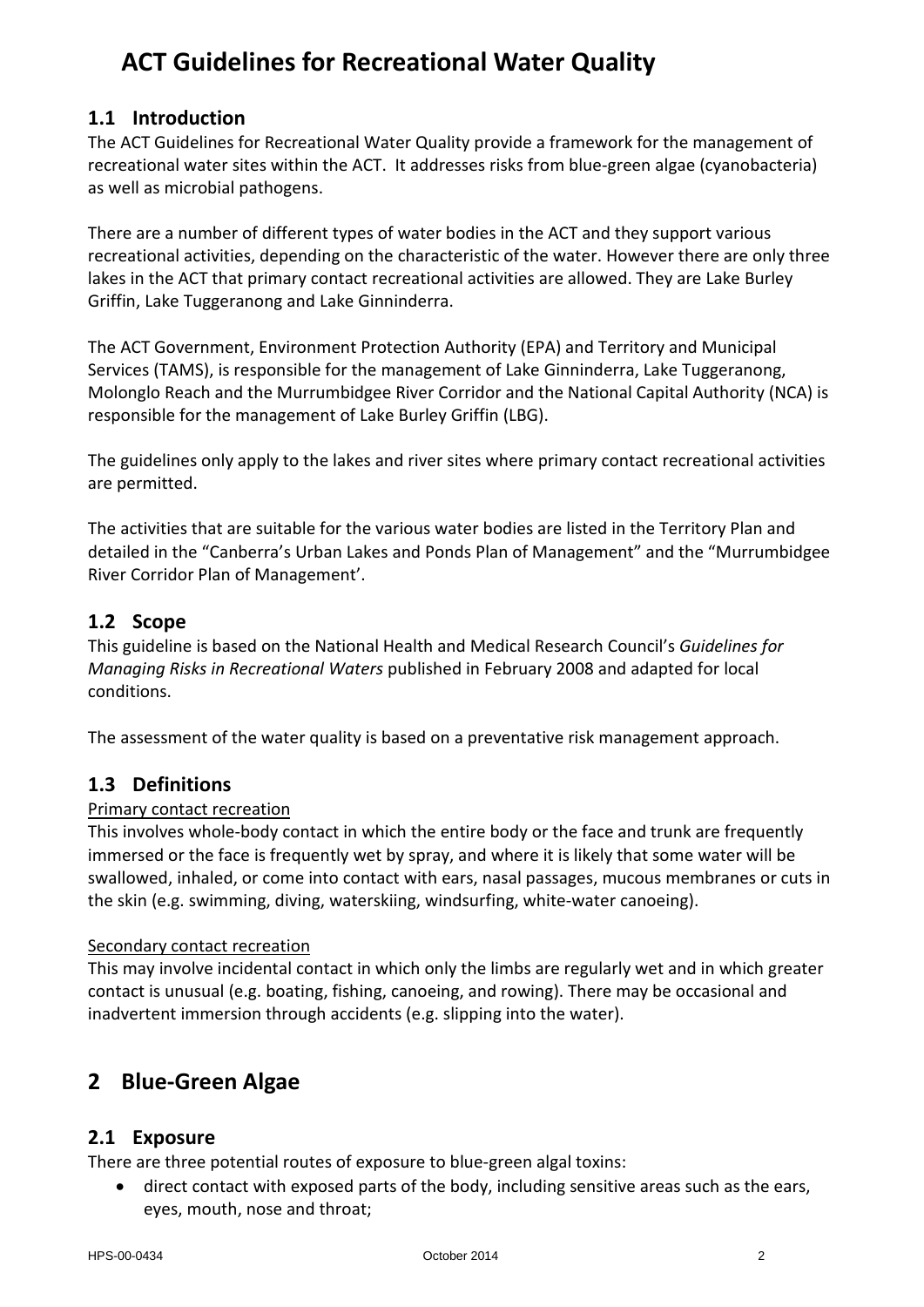- accidental swallowing; and
- inhalation of water droplets and aerosols.

Important toxin exposure routes during water contact sports include accidental swallowing, contact with nasal mucosa and inhalation. There have been reported cases of people becoming ill after exposure via inhalation and absorption through nasal and pharyngeal mucous membranes in water sports involving submersion of the head (jumping from diving boards, sail boarding and canoe capsizing, and swimming) and inhalation of aerosols (water skiing). For example, the death of a teenager was attributed to the accidential swallowing of neurotoxic A*nabaena* when diving and playing in a pond in the USA.

The greatest risk to recreational users is posed by algal surface scums. These are concentrated accumulations of blue-green algae which tend to settle along shorelines, where recreational users are likely to come in contact with them as they enter the water.

### **2.2 Toxins**

Blue-green algae can produce three types of toxins, each with different modes of action. Australian studies indicate that about 12% of the population are sensitive to blue-green algal endotoxins.

Reactions are unpredictable as certain individuals are more sensitive to cyanobacterial exposure or may have underlying medical conditions that increase their reaction. The risks associated with blue-green algae also vary depending on length and type of contact.

#### 2.2.1 Hepatotoxins

These are the most common of the blue-green algal toxins. They attack the liver and other internal organs. They may also cause visual disturbances, gastroenteritis, nausea, vomiting and muscle weakness. They are slower acting than neurotoxins. They can be produced by such genera as *Anabaena, Cylindrospermopsis, Microcystis, Nodularia*, and *Oscillatoria*.

#### 2.2.2 Neurotoxins

These act as neuromuscular blocking agents. They produce death by paralysis of peripheral skeletal muscles, then respiratory muscles, leading to respiratory arrest. Neurotoxins are produced by species of *Anabaena, Aphanizomenon, Nostoc, Oscillatoria* and possibly *microcystis aeruginosa.*

#### 2.2.3 Endotoxins

The outer walls of all blue-green algae, like other Gram Negative bacteria, contain lipopolysaccharides. These are mainly contact irritants and can cause severe dermatitis and conjunctivitis in people coming into contact with the algae through swimming or water spray. If ingested they may cause stomach cramps, nausea, fever and headaches. If inhaled they may also cause irritation to airways and breathing difficulties.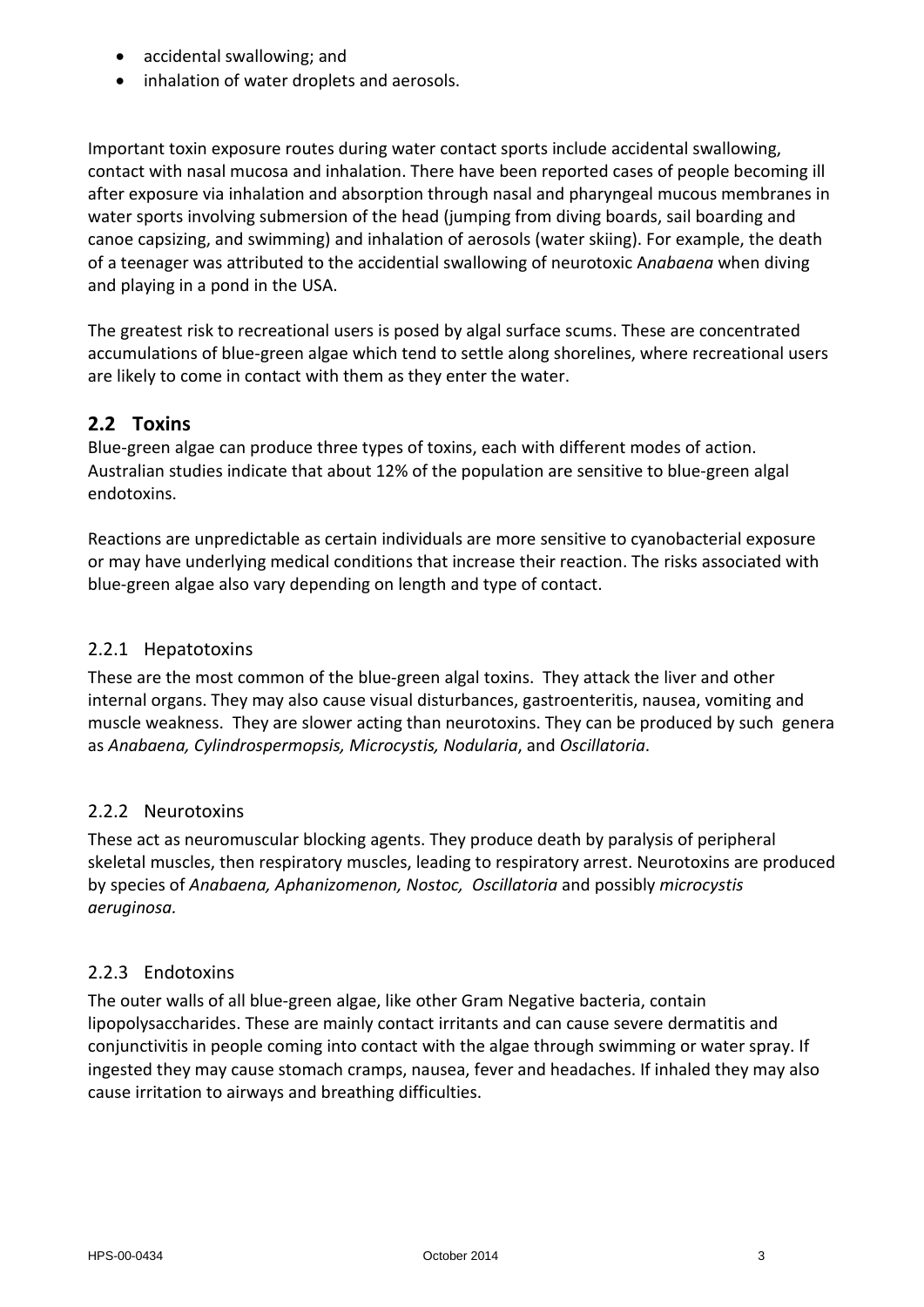# <span id="page-4-0"></span>**2.3 Potential Toxicity of Blue-Green Algae Species**

The list below provides an **indication** of potential toxicity of certain genera. The list is not complete and provides an **indication** *only* of the potential toxicity, and hence potential risk, to recreational users of contaminated water.

| <b>High Risk</b> | <b>Potential Risk</b> | <b>Lower Risk</b> |
|------------------|-----------------------|-------------------|
| Microcystis sp   | Aphanizomenon sp.     | Cyanodictyon sp.  |
| Anabaena sp.     | Planktothrix sp.      | Aphanocapsa sp.   |
|                  | Pseudoanabaena sp.    | Chroococcus sp.   |
|                  | Phormidium sp.        |                   |
|                  | Tychonema sp.         |                   |

### <span id="page-4-1"></span>**2.4 Biovolume**

Biovolume is the measure of space occupied by the algae. It is used as a quantitative measure of the volume of algal cell material in the sample.

The size of cells can vary within and between algae species. Toxin concentration relates more closely to the amount of dry matter in a sample than the number of algal cells. Therefore, biovolume has been included in the assessment process to account for mixed species or large numbers of small algal cells in the water sample.

Cell counts should be used as the primary source for determining potential risks from recreational activities. The biovolume should be used for determining the risks associated with mixed species where a known toxin producer is dominant in contrast small cyanobacteria such as *Aphanocapsa spp., Aphanothece spp., Cyanodictyon spp., Chroococcus spp.,or Radiocystis spp.* are dominant.

### <span id="page-4-2"></span>**2.5 Inspections and Observations**

If visual inspections detect changes (e.g. colour of water, appearance of surface scums, odours), cell counts and species identification should be undertaken to determine the suitability of the water for recreational activities. Water samples are to be taken from the swimming areas of the relevant lake or river.

If identification reveals that the blue-green algae are dominated by small species, biovolume should be determined to provide additional data in assessing the suitability of the water body for recreational use.

### <span id="page-4-3"></span>**2.6 Toxicity Testing**

Research has shown that toxin production varies during a bloom and that a bloom may be toxic one week and not toxic the next. There are a large number of toxins produced and current toxicity testing only identifies a few. In addition, there is no way to accurately forecast what level of toxins will be produced in coming days or weeks. Based on the uncertainty from the testing and delay in receiving results, there is very little benefit of toxicity testing of recreational water from a public health perspective.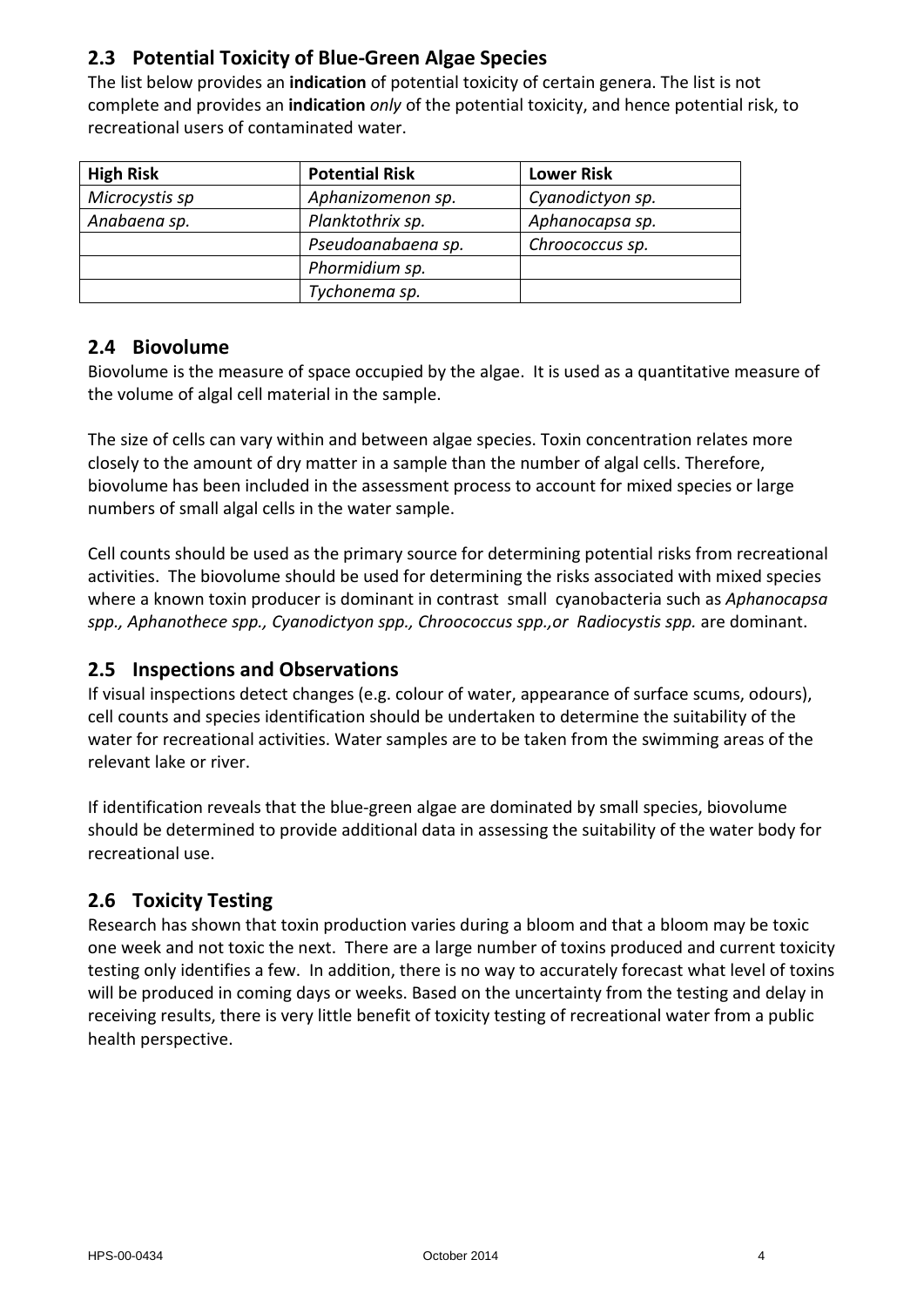# <span id="page-5-0"></span>**2.7 Blue-Green Algae Action Plan**

| <b>Alert level</b> | <b>Indicative</b>  | <b>Biovolume</b>          | Monitoring      | <b>Typical actions</b>                 |
|--------------------|--------------------|---------------------------|-----------------|----------------------------------------|
|                    | <b>Microcystis</b> | equivalent*               | requirements    | (NCA or EPA)                           |
|                    | aeruginosa         |                           |                 |                                        |
|                    | algae cells/ml*    |                           |                 |                                        |
| Low                | $<$ 5,000          | < $0.4 \text{ mm}^3$ /L.  | Weekly visual   | NCA/EPA                                |
|                    |                    |                           | inspections.    | Maintain routine monitoring.           |
| Medium             | ≥5,000 to          | $≥0.4$ to < 4             | Increase        | NCA/EPA                                |
|                    | $<$ 50,000         | mm <sup>3</sup> /L        | to twice weekly | Increase visual inspections and        |
|                    |                    |                           | visual          | sampling for algal counts.             |
|                    |                    |                           | inspections     |                                        |
|                    | >20,000            |                           | & take water    | If > 20,000 Microcystis spp. cells/mL, |
|                    |                    |                           | samples as      | advise the Health Directorate, and     |
|                    |                    |                           | required.       | change warning signs to indicate       |
|                    |                    |                           |                 | increased risks for skin irritations,  |
|                    |                    |                           |                 | gastrointestinal illness.              |
|                    |                    |                           |                 | Issue Media release to public and      |
|                    |                    |                           |                 | lake users.                            |
| High               | ≥50,000 to         | ≥4 mm <sup>3</sup> /L to  | Maintain twice  | NCA/EPA                                |
|                    | ≤125,000           | $<$ 10 mm <sup>3</sup> /L | weekly visual   | Maintain increased visual              |
|                    |                    |                           | inspections and | inspections. Regular algal counts.     |
|                    |                    |                           | take water      | Advise the Health Directorate.         |
|                    |                    |                           | samples as      | Advise the public that water, or part  |
|                    |                    |                           | required.       | thereof, is closed for primary contact |
|                    |                    |                           |                 | use, turn off Memorial Jet.            |
|                    |                    |                           |                 | Issue media release to public and      |
|                    |                    |                           |                 | lake users to indicate site closed     |
|                    |                    |                           |                 | from primary contact use.              |
|                    |                    |                           |                 | Change warning signs to indicate site  |
|                    |                    |                           |                 | closed for primary contact use.        |
| Extreme            | ≥125,000 or        | ≥10 mm <sup>3</sup> /L    | Maintain twice  | NCA/EPA                                |
|                    | scums are          |                           | weekly visual   | Advise the Health Directorate.         |
|                    | consistently       |                           | inspections and | Advise public that contact with        |
|                    | present**          |                           | take water      | water, or part thereof, poses an       |
|                    | (40,000 cells/mL   |                           | samples as      | increased level of risk for secondary  |
|                    | Anabaena sp.)      |                           | required.       | contact users.                         |
|                    |                    |                           |                 | Issue media release to public and      |
|                    |                    |                           |                 | recreational users.                    |

\* Indicative numbers for *Microcystis aeruginosa.* If other types of blue-green are dominant the biovolume should be considered.

\*\* Persistent scums are scums that are seen each day at the recreational site. †

<sup>+</sup> The Health Directorate may be contacted for advice on the cell numbers/biovolume and alert levels.

# <span id="page-5-1"></span>**2.8 Decreasing Algal Alert Levels over Time**

Reductions in alert levels from a higher to a lower level should not occur until the results from two consecutive samples have recorded lower counts for the alert level and anticipated environmental conditions (e.g. temperature etc) are not conducive to facilitating a rapid increase in blue-green algal populations.

# <span id="page-5-2"></span>**2.9 Public Health Information**

If any individual has health issues after coming into contact with cyanobacteria they should see their health care practitioner for advice.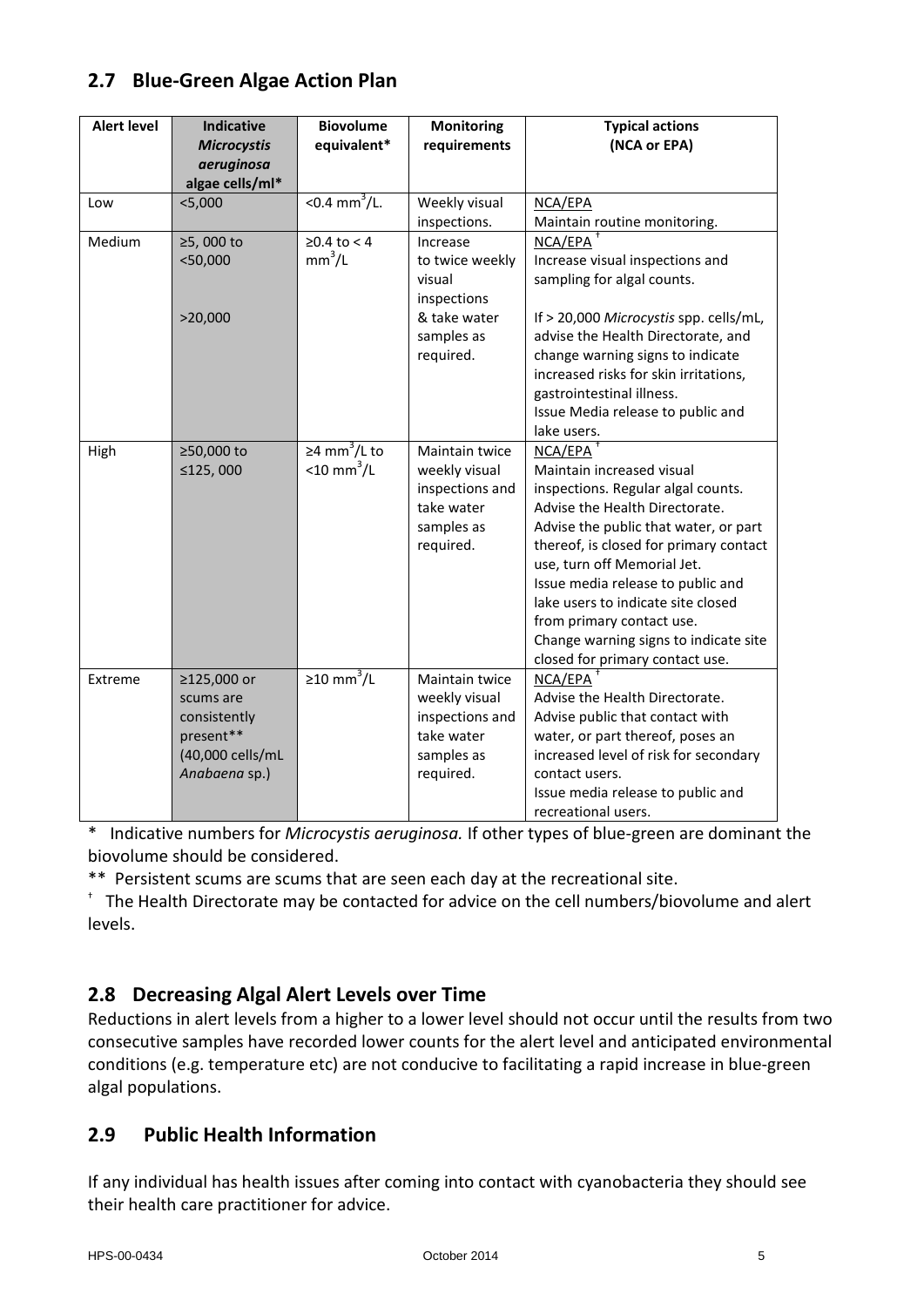Health information for the public when blue-green alga counts reach ≥20,000 cells/ml include:

- susceptible individuals may experience skin irritations, hay fever-like symptoms or flu-like symptoms after contact with affected water;
- water users should avoid submersion of the head and shower after contact with the water;

Health information for the public when blue-green algae counts reach the High alert level (cell counts are ≥50,000 cells/ml or biovolume is ≥4 mm<sup>3</sup>/L) include:

- there is an increased risk of adverse health events from water exposure;
- symptoms of exposure may include skin/mucosa irritation, flu-like symptoms, and gastrointestinal illness;
- the affected water is closed to primary contact recreation (including swimming, diving, water skiing and windsurfing);
- persons engaged in secondary contact recreation should be careful to limit any water exposure;
- water users should shower after contact with the water;
- event organisers should ensure that participants are aware of the blue-green algal alert level, associated exposure risks and provide adequate showering facilities after events;

Health information for the public when blue-green algal counts reach the Extreme alert level (cell counts are ≥125,000 cells/ml, scums are persistent, or biovolume is ≥10 mm<sup>3</sup>/L) include:

- reiteration that waters, or part thereof, are closed to primary contact recreation (including swimming, diving, water skiing and windsurfing);
- there is an increased risk of adverse health events from water exposure for secondary contact recreation;
- symptoms of exposure may include skin/mucosa irritation, flu-like symptoms, and gastrointestinal illness;
- people should not engage in secondary contact recreation unless:
	- o they are experienced;
	- o they are informed of the algal risks and what to do if contact occurs;
	- o they do not engage in primary-contact during the recreation; and
	- o showering facilities, with suitable water, are available for washing after the activity;
- event organisers should ensure that participants are aware of the blue-green algae alert level, associated exposure risks and provide adequate showering facilities after events;

# <span id="page-6-0"></span>**2.10** *Tychonema sp***. Action Plan**

The advice to the public on the blue-green alga *Tychonema sp*. is based on visual site inspections and the detection of benthic growth or in worst-case situations floating clumps of *Tychonema*.

Health information for the public for closures due to *Tychonema* algae include:

- Children must not paddle in the water
- Dogs should not enter the water at all as they are very susceptible to the toxic alga when ingested.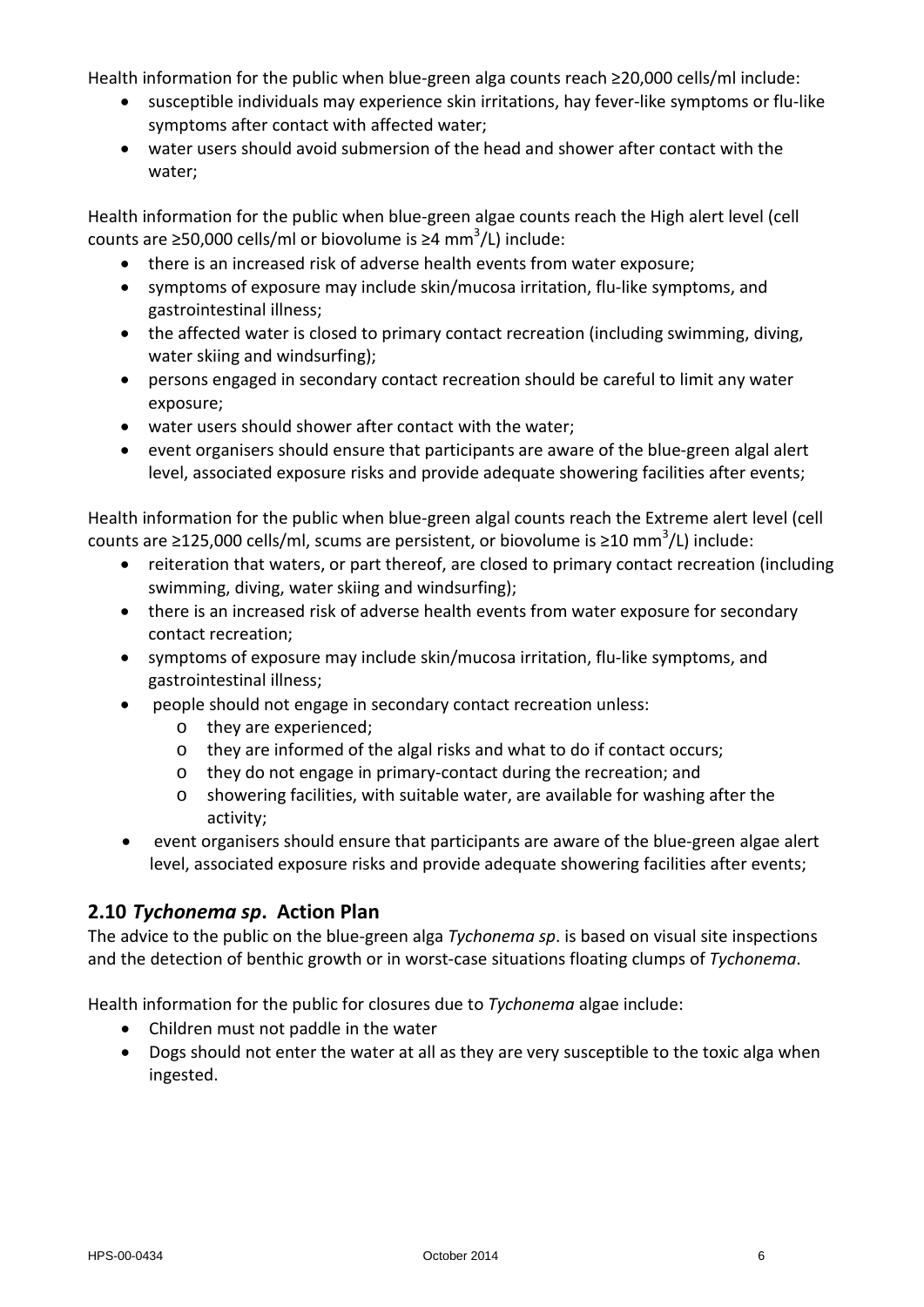| <b>Alert level</b> | Inspection              | <b>Monitoring requirements</b> | <b>Typical actions</b>   |
|--------------------|-------------------------|--------------------------------|--------------------------|
| Low                | No obvious benthic      | Weekly visual                  | EPA/NCA                  |
|                    | growth                  | inspections.                   | Maintain routine         |
|                    |                         |                                | monitoring.              |
| Medium             | Benthic growth observed | Twice weekly visual            | EPA/NCA                  |
|                    |                         | inspections.                   | Maintain visual          |
|                    |                         |                                | inspections and indicate |
|                    |                         |                                | risk on warning signs.   |
| High               | Obvious benthic growth  | Maintain twice weekly          | EPA/NCA                  |
|                    | and floating mats       | visual inspections and         | Close affected area of   |
|                    |                         | take a water sample to         | the lake to primary      |
|                    |                         | confirm the identity of        | contact recreation.      |
|                    |                         | the algae.                     | Change warning signs to  |
|                    |                         |                                | reflect this closure.    |
|                    |                         |                                |                          |

# <span id="page-7-0"></span>**2.11 Captain Cook Memorial Jet Action Plan**

The jet fountain shoots water approximately 100 metres above the lake. The wind can carry fine mist considerable distances. This may expose the public to algae or pathogens through direct contact with or inhalation of the mist.

| Indicator organism                    |                                              | <b>Action</b>      |
|---------------------------------------|----------------------------------------------|--------------------|
| ≥50,000 algal cells/ml Microcystis    | $\geq$ 4 mm <sup>3</sup> /L <b>Biovolume</b> | <u>NCA</u>         |
| aeruginosa                            | equivalent                                   | Turn off water jet |
| >200 cfu/100mL intestinal enterococci |                                              |                    |

# <span id="page-7-1"></span>**3 Microbial Pathogens**

### <span id="page-7-2"></span>**3.1 Health effects associated with faecal pollution**

Recreational waters generally contain a mixture of pathogenic and non pathogenic organisms. These pathogens may be derived from other bathers, sewerage effluent overflows, domestic, rural and native animals. The pathogens include viruses, bacteria, protozoa and helminths.

The number of microorganisms that may cause infection or disease depends upon the specific pathogen, the form in which it is encountered, the conditions of exposure and the host's susceptibility and immune status. For viral and protozoal illness, this infective dose may only be a small number of organisms. Some vulnerable population groups, such as children, the elderly or immunocompromised, do require a greater degree of protection.

Microbial water quality is strongly influenced by factors such as rainfall, which generally lead to relatively short periods of elevated faecal pollution. **Swimming in receiving waters should be avoided for several days after heavy rainfall.**

The most common adverse health outcome associated with exposure to contaminated recreational waters is enteric illness, such as self-limiting gastroenteritis, which may often be of short duration and may not be formally recorded in disease surveillance systems.

Other adverse health effects such as respiratory illness, ear infections and skin and eye problems are also associated with recreational activities in contaminated water.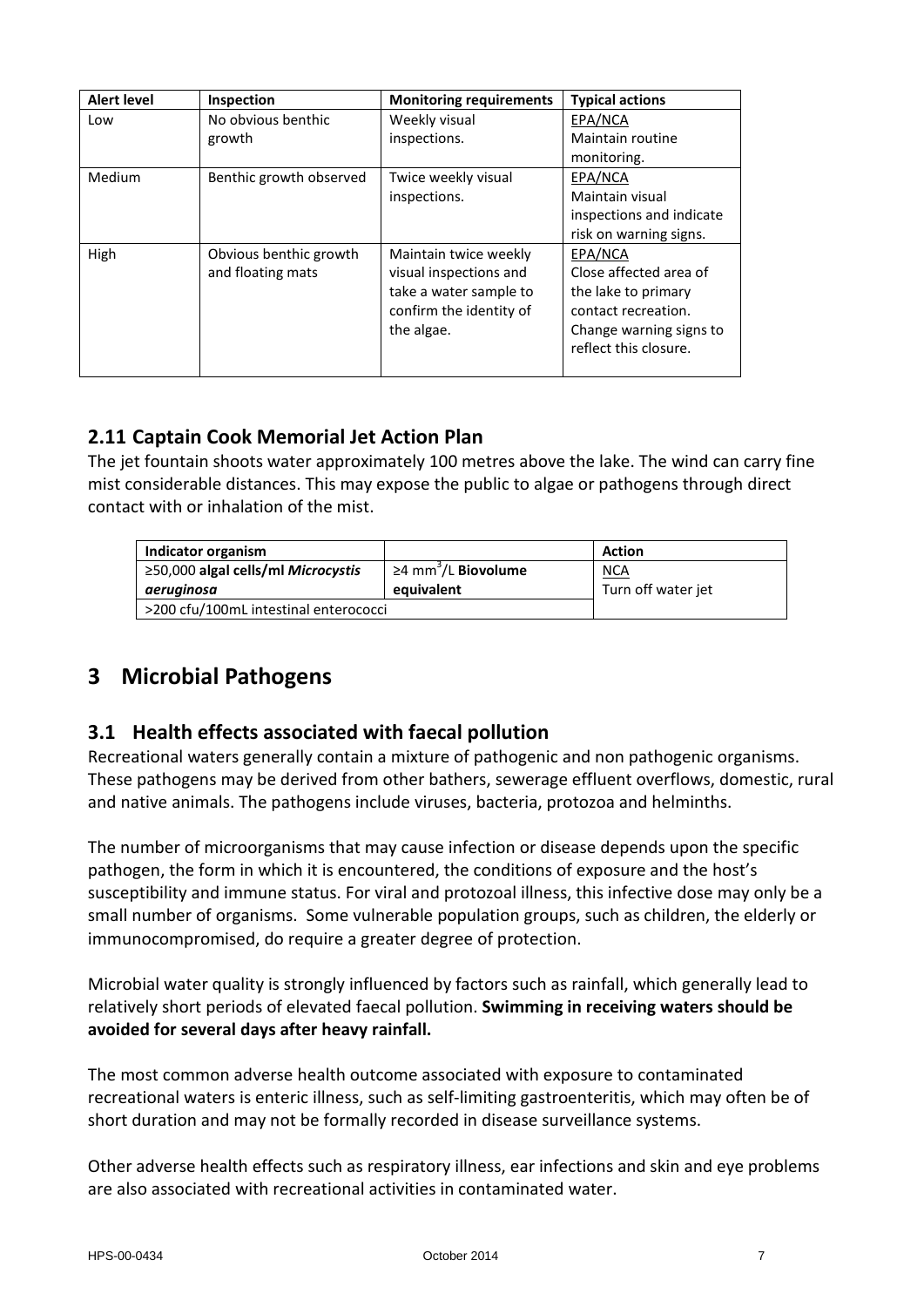## <span id="page-8-0"></span>**3.2 Indicator organism**

The World Health Organisation (WHO) advocates the use of intestinal enterococci as the single preferred faecal indicator. The National Health and Medical Research Council's (2008) G*uidelines for Managing Risks in Recreational Water* follow the WHO trend for using intestinal enterococci/100mL as the preferred indicator of faecal pollution.

### <span id="page-8-1"></span>**3.3 Sanitary inspection**

An initial sanitary inspection report should be completed for all the recreational sites. The inspection should fully document the site and identify all sources of potential faecal pollution.

If enterococcal counts are >200 cfu/100mL, a follow up sanitary inspection should be undertaken by the relevant controlling authority to determine the source. The purpose of the sanitary inspection is to check the potential sources of contamination identified in the initial sanitary inspection and determine if there are any new sources of pollution.

If a source of pollution is identified, steps to minimise/eliminate the identified source(s) of contamination must be undertaken. Action such as closing the site and posting warning signs should be undertaken. If the counts are above the guideline value, take appropriate action as defined in the guidelines.

If a point source cannot be identified, appropriate actions to minimise the hazard (pollution) to the public must be undertaken. These actions include closing the site and posting warning signs, such as, swimming should be avoided for several days after a heavy rainfall event and/or providing advice on the web site. See the guidelines for the typical actions.

### <span id="page-8-2"></span>**3.4 Monitoring**

Monitoring of the recreational sites should commence just before the main swimming season to determine if any unusual conditions exist. This will allow for remedial action to be undertaken.

The sampling frequency during the recreational season is normally once per week.

Monitoring should finish when the climatic conditions restrict the public from engaging in primary contact recreational water activities.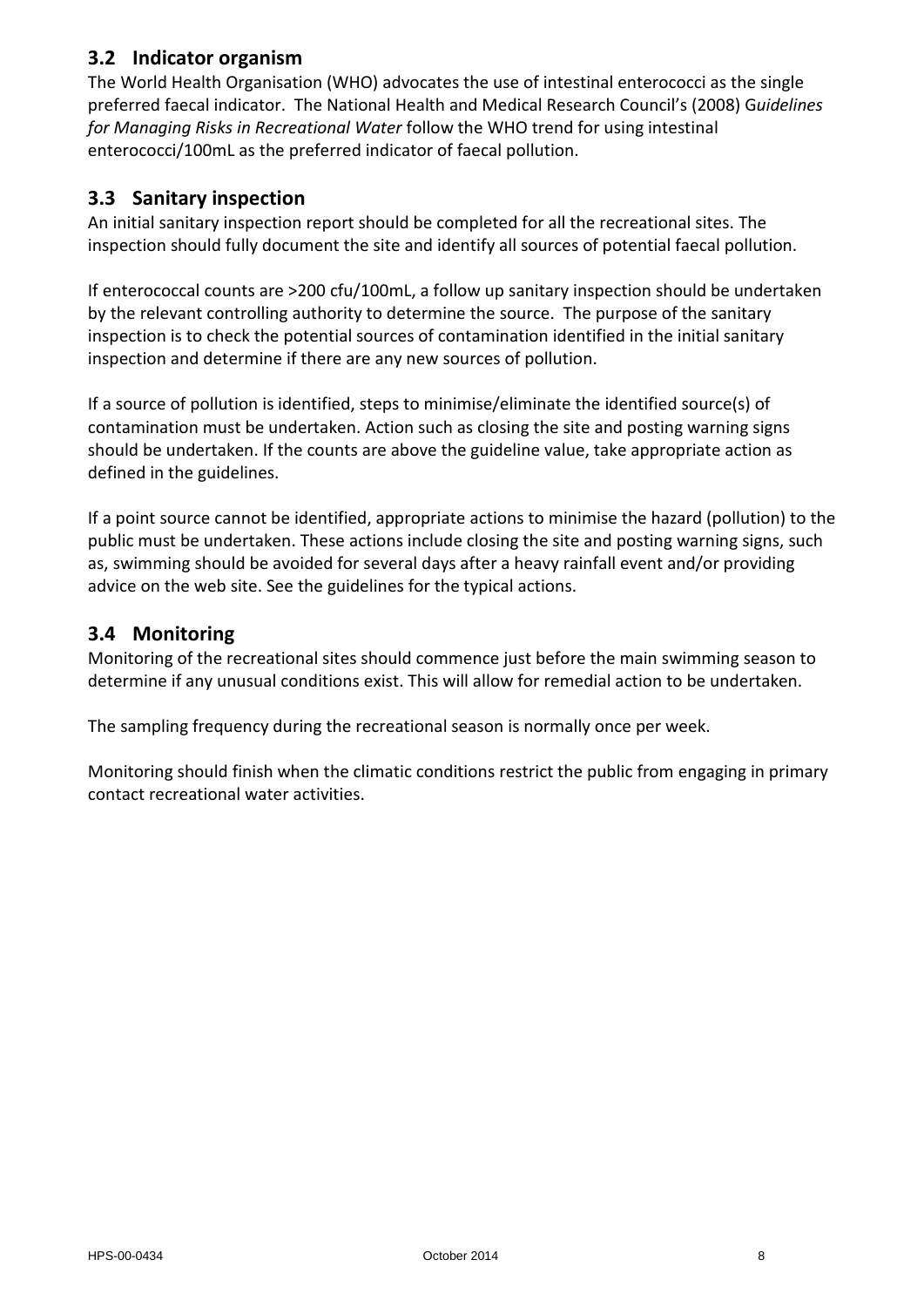# <span id="page-9-0"></span>**3.5 Microbial Action Plan**

The table below outlines the microbial water quality assessment criteria using intestinal enterococci as the indicator organism.

| <b>Alert Level</b> | Count      | Monitoring          | <b>Typical Actions</b>                                                                                                                                                                                                                                                                                                                                                                                                                                                                                                                               |
|--------------------|------------|---------------------|------------------------------------------------------------------------------------------------------------------------------------------------------------------------------------------------------------------------------------------------------------------------------------------------------------------------------------------------------------------------------------------------------------------------------------------------------------------------------------------------------------------------------------------------------|
|                    | cfu/100mL  | <b>Requirements</b> |                                                                                                                                                                                                                                                                                                                                                                                                                                                                                                                                                      |
| Open               | $\leq 200$ | Continue weekly     | Health/NCA/TAMS                                                                                                                                                                                                                                                                                                                                                                                                                                                                                                                                      |
|                    |            | sampling            | Maintain routine monitoring - no additional                                                                                                                                                                                                                                                                                                                                                                                                                                                                                                          |
|                    |            |                     | action is required.                                                                                                                                                                                                                                                                                                                                                                                                                                                                                                                                  |
| Closed             | >200       | Initial sample      | Health/NCA/TAMS                                                                                                                                                                                                                                                                                                                                                                                                                                                                                                                                      |
|                    |            |                     | Take another sample as soon as practical.                                                                                                                                                                                                                                                                                                                                                                                                                                                                                                            |
|                    |            |                     | The site remains open until the results of                                                                                                                                                                                                                                                                                                                                                                                                                                                                                                           |
|                    |            |                     | the repeat sample is known, unless a                                                                                                                                                                                                                                                                                                                                                                                                                                                                                                                 |
|                    |            |                     | contamination event is confirmed, then the                                                                                                                                                                                                                                                                                                                                                                                                                                                                                                           |
|                    |            |                     | site should be closed for primary use.                                                                                                                                                                                                                                                                                                                                                                                                                                                                                                               |
|                    |            |                     | If repeat sample ≤200 cfu/100mL;                                                                                                                                                                                                                                                                                                                                                                                                                                                                                                                     |
|                    |            | Repeat sample       | - The site remains open & maintain routine                                                                                                                                                                                                                                                                                                                                                                                                                                                                                                           |
|                    |            |                     | monitoring.                                                                                                                                                                                                                                                                                                                                                                                                                                                                                                                                          |
|                    |            |                     | If repeat sample >200 cfu/100mL;<br>Inform TAMS/NCA to advise the public<br>of the health risk.<br>Advise the public that the recreational<br>site is closed for primary contact use.<br>Identify source(s) of contamination &<br>-<br>undertake a sanitary survey if<br>considered necessary.<br>Take another sample as soon as<br>practical.<br>TAMS/NCA to advise public that<br>contact with water must be avoided as<br>high counts of indicator bacteria may<br>lead to severe illness for secondary<br>contact users.<br>Change warning signs |

# <span id="page-9-1"></span>**3.6 Reopening after microbiological closure**

Reopening a recreational site after a closure following microbiological contamination requires **two** samples to be <200 cfu/100mL and the source of the contamination has ceased and a sanitary inspection (if undertaken) has not identified additional sources of contamination. Occasionally additional samples may be required to confirm the source of the contamination has ceased.

# <span id="page-9-2"></span>**4 Agency Responsibilities**

ACT lakes and rivers are inspected weekly to detect visual changes in water quality. The results are updated and made available on the National Capital Authority, Environment and Sustainable Development Directorate and Territories and Municipal Services Directorate web sites.

The Health Protection Service (HPS) of the Health Directorate assesses information provided by the Managers of the water body and give advice to the Managers on the appropriate action to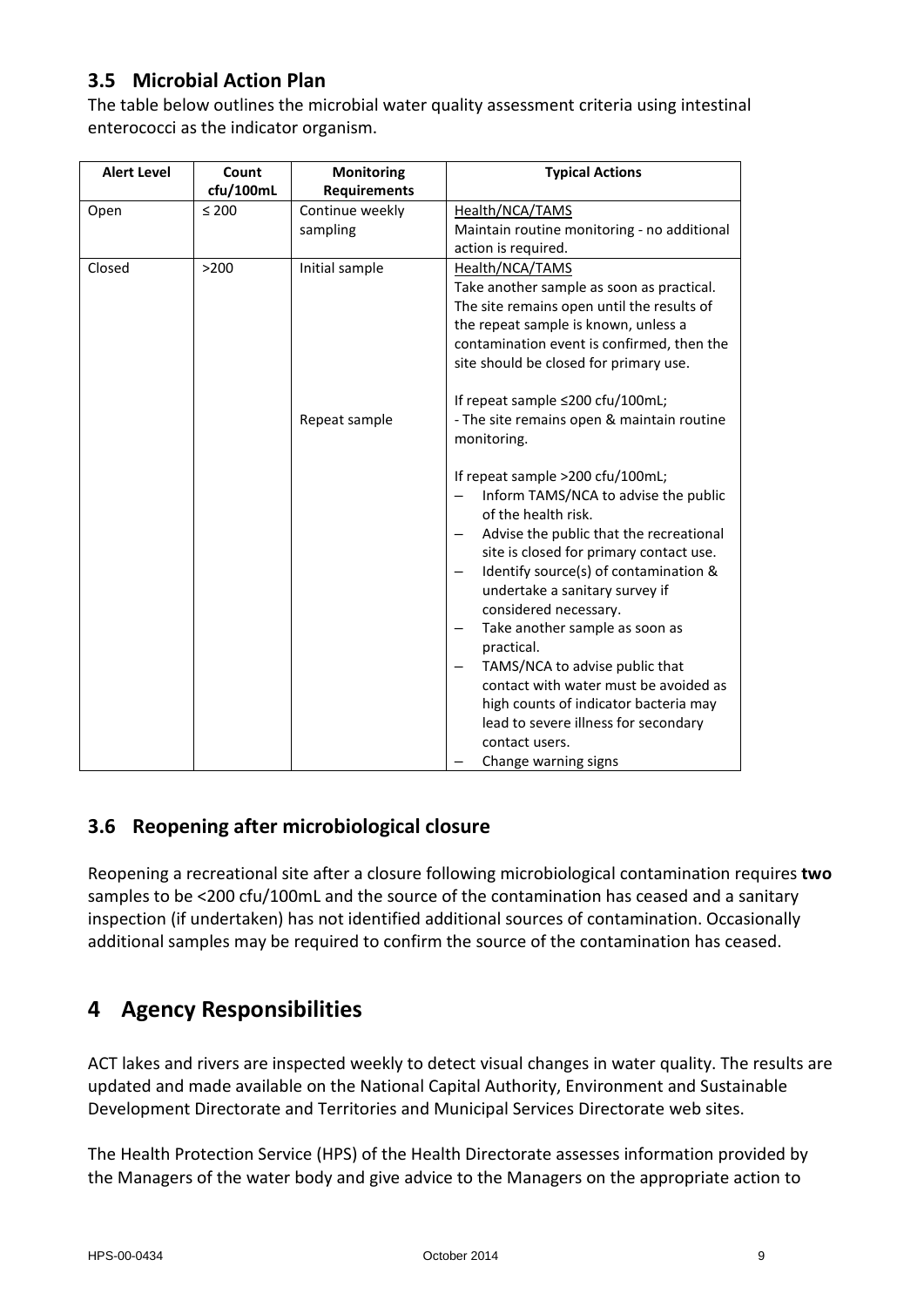take. The HPS also provides advice on the health effects of microbial pathogens including routes of exposure, toxicity of the various cyanobacterial species and exposure symptoms.

The NCA is responsible for all aspects of Lake Burley Griffin.

ACT Government officers in the EPA and TAMS monitor Lake Tuggeranong, Lake Ginninderra, Molonglo Reach and Murrumbidgee River Corridor weekly during the main swimming season for both blue-green algae and microbial pathogens. Lake Tuggeranong, Lake Ginninderra and Molonglo Reach are monitored year round for blue-green algae.

### <span id="page-10-0"></span>**4.1 Advice from the Health Directorate**

The CHO may advise to close the water body, or part of, before results from indicator testing has been presented, for primary and secondary contact use if there is a risk to public health.

The Health Protection Service provides advice on matters regarding water quality, faecal contamination, blue-green algal blooms and risks to the public from recreational activities on the waterways.

The collection of samples and availability of results is critical when providing advice to recreational users on the health risks and possible closures of a water body. Water samples should be taken on Monday and Wednesday for cyanobacterial counts or Monday and Tuesdays for bacteriological results. To allow the agencies to provide timely advice to event organisers for weekend events, the Health Directorate requires the results of sampling by 10.00 am on Thursdays.

#### <span id="page-10-1"></span>**4.2 Warning signs**

When required warning signs are present at high-traffic water entry areas and designated recreational sites. These warning signs are altered to indicate the current risk for recreational activities at the particular site.

#### <span id="page-10-2"></span>**4.3 Public relations**

The NCA, EPA and TAMS, in consultation with Health Directorate, will issue media releases for Medium, High and Extreme blue-green algal alert levels as well as open or closed for the microbiological parameters. The NCA, EPA and TAMS will also advise key stakeholders of changes in these alert levels.

#### <span id="page-10-3"></span>**4.4 Contacts**

4.4.1 Health Directorate

Health Protection Service Locked Bag No. 5005 Weston Creek ACT 2611

Phone: 6205 1700 Fax: 6205 1705 Website: [www.health.act.gov.au/hps](http://www.health.act.gov.au/hps)